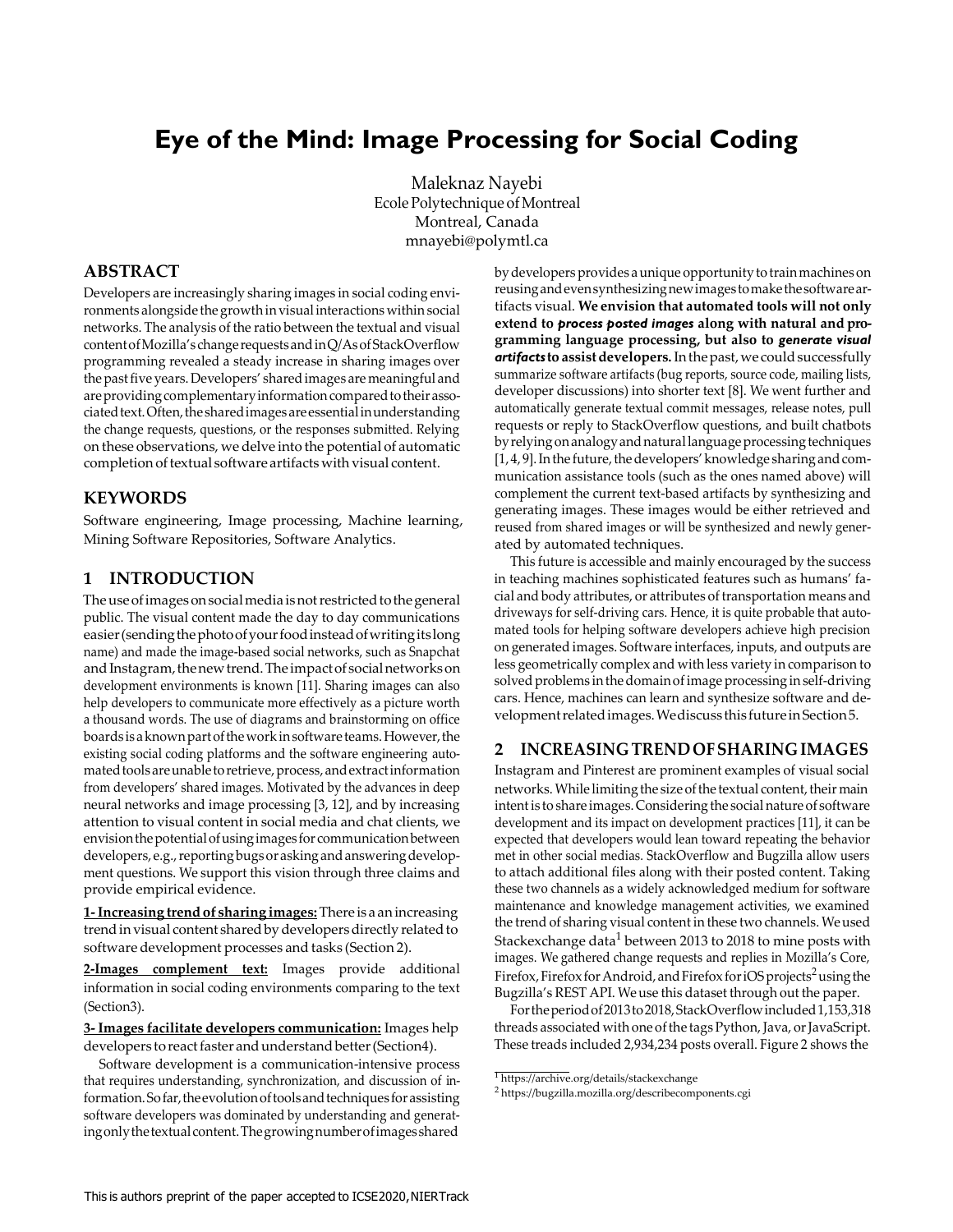#### ICSE 2020, Authors' Pre-Print, August 2020, Seoul, Korea Maleknaz Nayebi Nayebi Nayebi Nayebi Nayebi Nayebi Na

<span id="page-1-3"></span>

**Figure 1: Sample images posted by developers in Bugzilla or StackOverflow (further details on Section [3 a](#page-1-0)nd Tabl[e 1\).](#page-2-2)**

number of posts with/without images and the ratio of the number of posts, including an image of the total number of posts per year. This analysis has been shown for the data overall and per programming language. The results show a linearly increasing trend in the number of posts, including an image on StackOverflow. Also, our analysis showed (linearly) an increasing trend in the proportion of the number of questions, including an image in StackOverflow. The trend of sharing images in Bugzilla follows the same pattern of steady increase. Figure [3](#page-1-2) shows the number of change requests and replies (we refer to them as "posts") for four Mozilla projects between2013to2018.Lookingintothenumberofpostswithimages relative to the number of all the posts on Bugzilla (26,808 posts) showed an increasing trend over the past five years. Only considering the main change requests (not the follow-up replies and posts), the trend is increasing in a way that in 2018, the number



of change requestswithimagesdoubled(200%increase)while the total number of change requests only increased by 20%. Mozilla's iOSapplicationwaslaunchedin2015andtherewerenochange requests before that time.

### <span id="page-1-0"></span>**3 IMAGES COMPLEMENT TEXT**

<span id="page-1-2"></span>Observing that there is an increasing tendency on sharing images by developers, we were interested to explore if these images are informative and essential to understand the posted text (either the Q/A or the change request). Hence, for 10% of randomly selected (17,374) images from StackOverflow and 50% of randomly selected (5,187) images from Bugzilla, we performed crowdsourced evaluation with 168 software developers. We provided the text (textual body of the StackOverflow questions/replies or the bug reports)

<span id="page-1-1"></span>

**Figure2:Trendof sharingimages inStackOverflowbetween 2013 to 2018 for three popular programming languages.**

**Figure 3: Trend of sharing images in four popular Mozilla projects between 2013 to 2018.**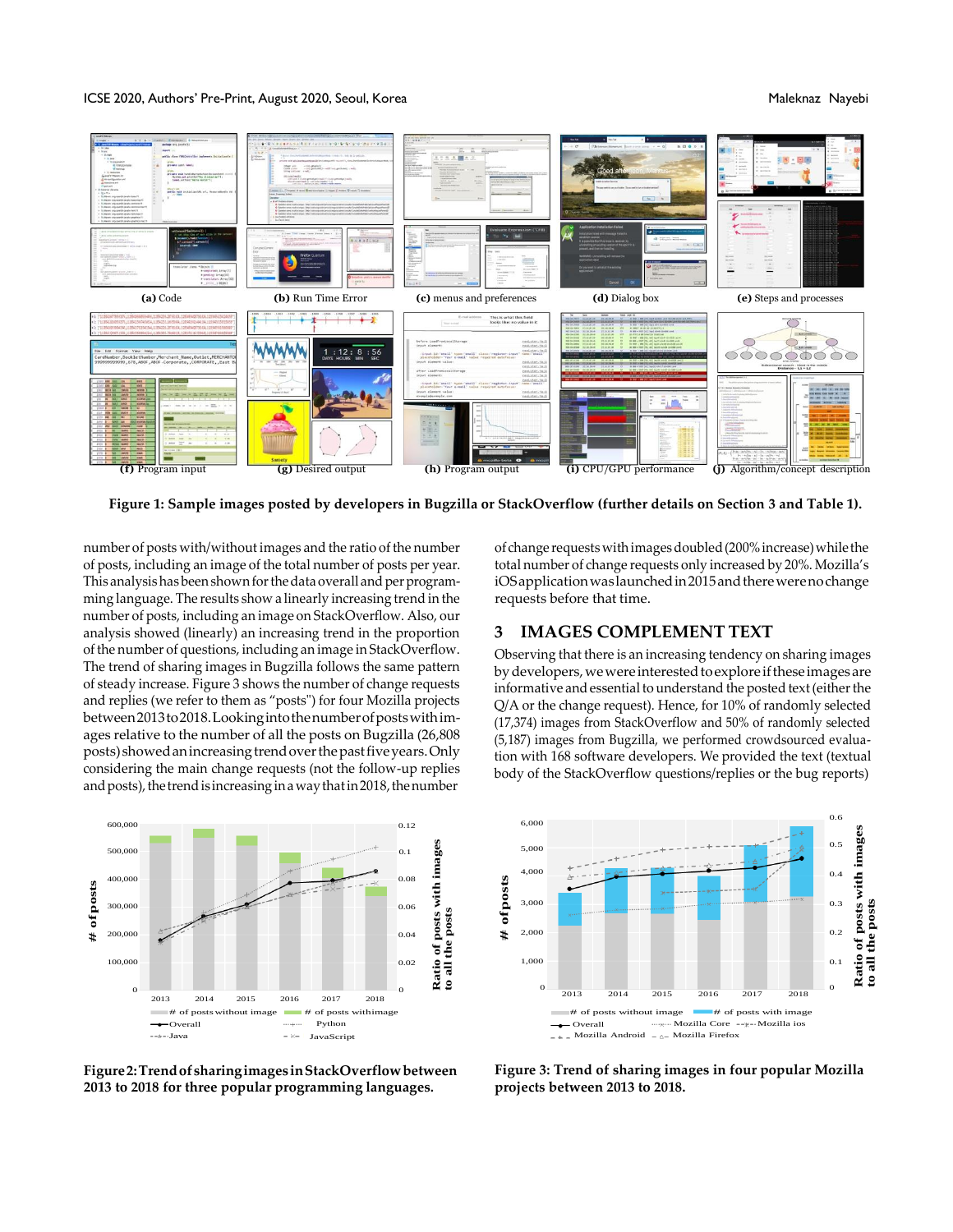and asked developers **(Q1)** if the image provides additional information to the text (Yes/No question) and **(Q2)**, how likely one would understand the text without having the image (Likert scale).

We answered (Q1) and (Q2) by showing each image to *three*  software developers. We hired these developers by posting a task on Amazon Mechanical Turk<sup>3</sup>. We opened the task only to the developers having an access code posted on BountySource<sup>4</sup>. Overall, 168 developers participated in our crowdsourced tasks for evaluating 22,561 images. These developers had a minimum of two years professional experience and have been active in open source communities. Table [1](#page-2-2) summarizes the results of the analysis based on the majority of developers' votes per image. The majority of the images (87.8%) have been identified as informative, and developers considered 86.9% of the texts unlikely or very unlikely to comprehend without the image.

Further, we evaluated the nature of the shared images (Q3). We hired three developers with minimum of seven years coding experience, to identify categories for the content of images. Each developer answered "Q3: What does the image communicate?" for 2,000 randomly selected images (evenly distributed across Bugzilla/Stack-Overflow, years, and programming language/product). Developers could openly define and name the categories of what the image is communicating and could categorize each image in multiple classes.Thenweaskedthedevelopers topeerreviewthecategories of one other developer and revise their own categorization if needed (average Cohen's Kappa agreement = 0.83). Finally, we reviewed all categories and aggregated them to ten categories with highest

by asking developers to categorize 22,561 images (10% of Stack-Overflowposts and50%ofBugzilla change requests)inatleastone of the ten categories defined or categorize them as "other". Table [1](#page-2-2) shows the categories and the frequency of images within each category. Overall, the majority (62.8%) of the images contained *code*. Many images categorized as *run time error* or the *menu* often includedcodeaswell.Theproportionoftheseimageswasdifferent between StackOverflow and Mozilla. We found that the majority of the images along with change requests (Mozilla's change requests) are related to *run timeerrors* while *Code* has the highest percentage on StackOverflow.

#### <span id="page-2-0"></span>**4 IMAGES FACILITATECOMMUNICATION**

Weasked the 168 developers why they use images and how they perceive the value of sharing images within social coding environments **(Q4)**-Table 1. The majority of developers (89.9%) use images to help to comprehend the text. 82.7% also used it to be faster in describing and posting. 70.8% of the developers considered images usefulforbeingmorepreciseaboutthedetails.10.1%selectedother reasons and described it as *being morefun*, and *being catchy*.

As a more specific type of analysis, we also looked into the timetakestocloseachangerequestsonBugzillaorquestionson StackOverflow (forthedatadescribedinSectio[n2\).](#page-0-0)*TimeClosure* is thetimebetweentheinitialpostandthetimeachangerequestis

<span id="page-2-2"></span>

| Table 1: Results of surveying the informativeness of 22,561 |  |
|-------------------------------------------------------------|--|
| images using crowdsourcing with 168 developers.             |  |

| Q1: Does the image provide additional information comparing to text? |          |           |          |  |
|----------------------------------------------------------------------|----------|-----------|----------|--|
| Yes                                                                  |          |           | 87.8%    |  |
| No                                                                   | 12.2%    |           |          |  |
| Q2: How likely can you understand the text without the image?        |          |           |          |  |
| Very Likely                                                          | $2.7\%$  |           |          |  |
| Likely                                                               | 10.4%    |           |          |  |
| Unlikely                                                             | 46.9%    |           |          |  |
| Very Unlikely                                                        | 40.0%    |           |          |  |
| Q3: What does the image communicate?                                 |          |           |          |  |
| Category                                                             | Overall  | <b>SO</b> | Bugzilla |  |
| Code                                                                 | 62.8%    | 69.4%     | $40.5\%$ |  |
| Run time error                                                       | 42.5%    | 46.2%     | 30.3%    |  |
| Menus and preferences                                                | 17.9%    | 16.9%     | 21.3%    |  |
| Dialog box                                                           | 6.7%     | 1.7%      | 23.3%    |  |
| Steps and processes                                                  | 28.8%    | 35.1%     | 7.9%     |  |
| Program input                                                        | $12.8\%$ | $3.7\%$   | 0.06%    |  |
| Desired output                                                       | 9.2%     | $10.6\%$  | 4.6%     |  |
| Program output                                                       | 19.1%    | 20.8%     | 13.7%    |  |
| CPU/GPU performance                                                  | $12.8\%$ | 3.18%     | 1.4%     |  |
| Algorithm/concept                                                    | 12.5%    | 16.2%     | 0.1%     |  |
| Q4: Why do developers share images along with text?                  |          |           |          |  |
| To be more precise                                                   |          | 70.8%     |          |  |
| To be faster                                                         |          |           | 82.7%    |  |
| To aid comprehension                                                 |          |           | 89.9%    |  |
| Other reasons                                                        | 10.1%    |           |          |  |

closed (Bugzilla) or an answer has been approved in StackOverflow. Frequency of occurrence. The results are shown in Figur[e 1.](#page-1-3)<br>
Having these categories, we started a second crown in Figure 1.<br>
Having these categories, we started a second crowdsourcing task means of *Time closure* for the the ones without images. Looking into the *TimeClosure* showed significant difference in the group means both for StackOverflow questions (p-value =  $0.01$ , effect size =  $0.24$ ) and Mozilla's change requests (p-value =  $0.03$ , effect size =  $0.33$ ).

### <span id="page-2-1"></span>**5 THE POSSIBLE FUTURE**

**Asdevelopers(increasingly)communicatebyimages,weshould be able to automatically retrieve, infer, and decide based on non-textualinformation.**Gradually,imageswillbecomeadominatingmeansofsharinginformationindevelopers'socialcoding environments. A short text followed by an image will be the new format of abugreport, change request, aquestion, or a response. Figur[e5-\(i\)s](#page-3-0)howsaquestionpostedby*ThePassenger*onStackOverflow. Applying object recognition on the posted image (See Figure [5-\(ii\)\)](#page-3-0) and comparing the information with the text posted by the developer, shows that there is no information within her posted text that could not be learned from the image. Indeed, the image even provided additional information in comparison to the posted text such as the Windows version, the browser used, the battery status, and the firewall status. Prospectively, *ThePassenger* will post the image plus the last sentence of her text "Did I do something wrong?". The future StackOverflow or Bugzilla, equipped with image processing capabilities, can detect and describe the problem in a structured way using image summarization and captioning methods [\[12\]](#page-4-2). This way, not only *ThePassenger* can post the question faster, but also, other developers can answer the question by having more details about the context extracted from the image.

<sup>3</sup>[https://www.mturk.com](https://www.mturk.com/)

<sup>4</sup><https://salt.bountysource.com/>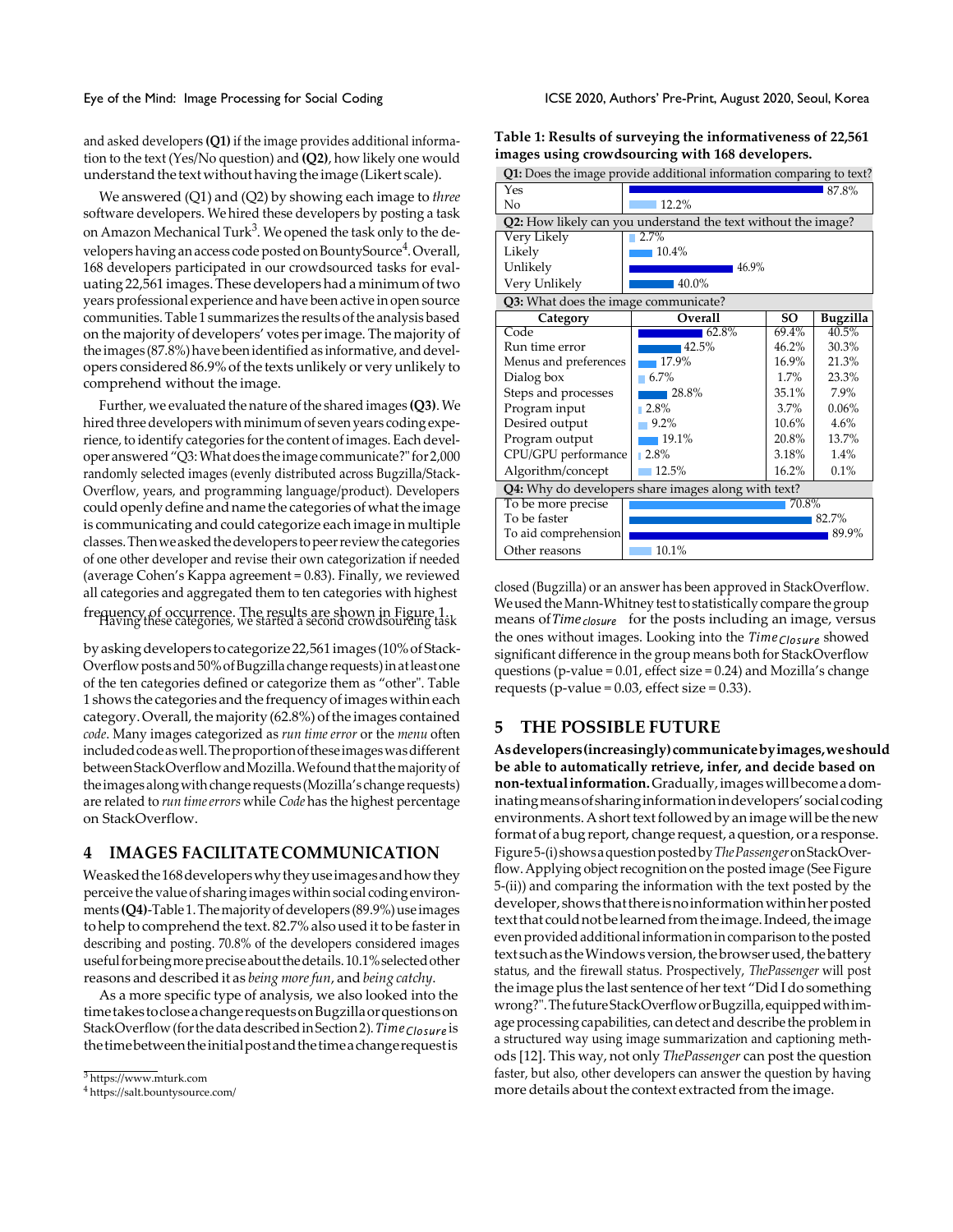#### ICSE 2020, Authors' Pre-Print, August 2020, Seoul, Korea Mateur Annual According to the Maleknaz Nayebi

Asoftoday,toolsforautomatedanalysisofthepostsinStack-Overflow, GitHub, and Bug tracking systems only consider natural language or programming language text. Public datasets such as SOTorentonly contain textual data and discard the images<sup>5</sup>. In consideration of the increasing trend of sharing images and the impact of social networks on developers [\[11\]](#page-4-0), **within the near future, images will be the dominating format of communication between developers.** Initial results show that this will be in favor of making better decisions by providing more comprehensive infor-mation about the context [\[5\]](#page-4-7). Extending our tools to understand the content of images ultimately assist developers for more efficient communication is a predicted direction forthe future.

Imagine the future that developers' productivity tools do not only provide text but also complementit with images. **Visual artifacts will be generated automatically for software teams and products.** Generating new images by synthesizing and merging parts of the former images in order to add details into artifacts is foreseeable. As a sample scenario, let's look into a bug report submitted for Mozilla's Core project within which developers discuss runningMozilla's profiler(Figure [5-\(i\)\).](#page-3-0) Our machine learner retrieves the stored image of Mozilla's profiler (Figure [5-\(ii\)\), w](#page-3-0)hich havebeengatheredandlearnedbyminingIssue131ofFirefoxdevtools Gecko Addon on GitHub (training set). The machine searches forthekeywordsonthebugreport'stextandmatchestheimage with "interval" and "1ms". It then adds annotators (red rectangles) around these two texts and generated a new image that is annotated by the parts needed to be changed (Figure [5-\(ii\)\).](#page-3-0) Comparing that with the annotated screenshot submitted by the developer, the machine-made screenshot is annotating the right parts of the image. Thiswillhelpthedeveloperinthefuturetosubmitonlyonebug report (originally, he submitted two bug reports).

Generating software artifacts will leverage the advances already achieved in other areas (e.g., in generating unauthentic images of humans, nature, animals, cars). We believe that within a complete learning loop, the automated tools will recommend synthesized images to developers in order to add details to their communication. Hence, the automatically generated software artifacts such as release notes, commit messages, pull request descriptions, automated responses (either chatbots, or Q/A assistance), etc. [\[1,](#page-4-4)[8\]](#page-4-3) will include images that add detailed description of software, processes, or a tasktofacilitatedevelopers'understandingbyaddingdetails.

<sup>5</sup>SoTorrent was the miningchallenge dataset ofMSR'18 <https://github.com/sotorrent>



**Figure 4: Object localization and recognition**

<span id="page-3-0"></span>

**(iii) Generated image by machine (iv) Manmade image in Bugzilla**

**Figure 5: An example of machine constructed output**

# **6 HOW POSSIBLE IS THISFUTURE?**

Image analysis is the process of extracting meaningful information from images by using automated techniques. Image analysis evolved into multiple sub-fields including but not limited to image recognition, image segmentation, motion detection, image captioning, and color recognition. The advances in convolutional neural networks made object detection, image captioning and summarization, generation of unauthentic images and holograms (moving images), sentiment and color analysis of images all possible and with reliable accuracy [\[3\]](#page-4-1). The field is growing fast with multiple applications in self driving cars, health and science, fashion, and homeland security and defence systems. While this research have been done for better understanding of the developers and their environment, we foresee that the trend of sharing images by general public would soon change the methods for extracting and analysis of software requirements [\[6,](#page-4-8) [7,](#page-4-9)[10\].](#page-4-10)

The current body of knowledge for training image processing techniques is largelybasedontheannotatedimagesofhumans, nature, streets, or handwrittentext [\[3,](#page-4-1) [12\]](#page-4-2). There is not enough data to train tools for detecting objects involved in software screenshots and artifacts. To achieve the sketched future, we need benchmark datasets to form a knowledge ontology with a variety of object classes and in a variety of text, size, color, and shape. This partonomy of images will be used to perform large scale recognition (e.g., a menu has different parts).

Software naturalness [\[2\]](#page-4-11) conjured that most software is natural as it is developed by humans; hence is being repetitive and predictable. We argue that the job of software engineering researchers interested in pursuing our sketched future is rather more simplified in comparison to those who are focused on the processing of streets, nature images, humans or handwriting. The components and states of software are finite (already defined for the computer) and mainly known (for example, front-end developers put these known components meaningfully together). The localization of the objects (e.g.,todetectadialogboxfromanimage,seeFigur[e5\)i](#page-3-0)s also less challenging. Software interfaces are rather structured with grid lines. Hence, the majority of objects can be defined by known